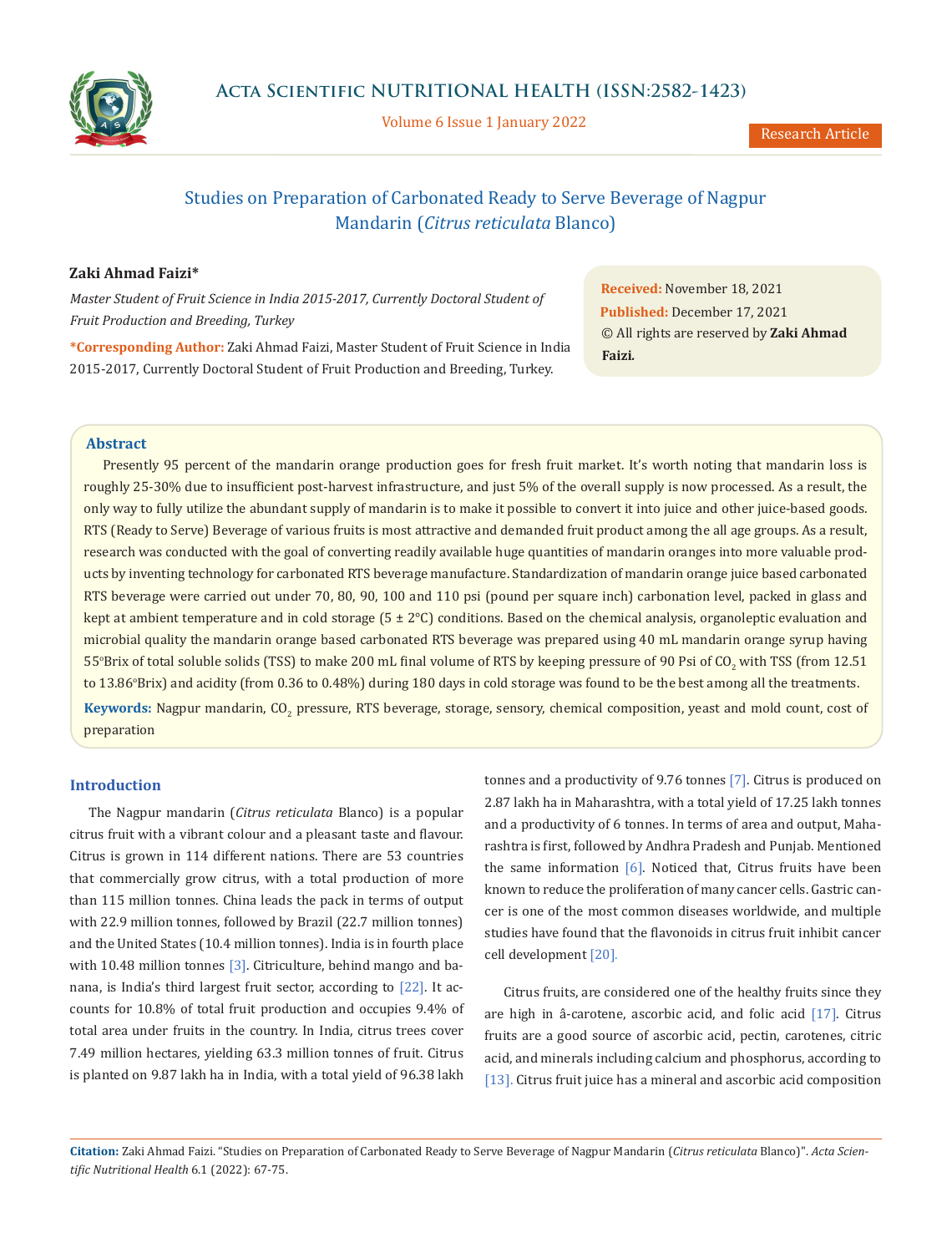that is useful. This fruit has a lot of potential for usage in valueadded products. The composition of citrus fruit juice is beneficial with respect to its mineral and ascorbic acid contents. There is a great potential to use this fruit in value added products such as diet drinks [15]. These citrus drinks are undoubtedly the most wellknown and widely accepted fruit beverages.

Mandarins are high in ascorbic acid (13-54 mg per 100 gm), calcium (25-46 mg per 100 gm), and have a water content of about 80% to 90% [19]. Citrus fruits are prized for their nutritional and therapeutic properties  $[21]$ . Oranges are high in vitamins C, A, B, and phosphorus  $[5]$ . These are available in both fresh and processed forms. On the basis of nutrition target in case of fruit consumption per day per capita availability is 80 g and needed 137 g. Fruit production in India, which is the second largest in the world (10%).

Because orange growers lack cold storage facilities, the oranges cannot be held for a longer period of time after harvesting, hence the manufacture of post-harvest products increases farmers' profits [14].

He [19] found that oil extraction from seed is one of the most important economic aspects of mandarins. Oil obtained from Mandarins and other citrus seeds is used as cooking oil, in soap manufacture, and in the plastic industry. The high-protein seed waste is good for human consumption and as a bovine feed ingredient, while the hulls are used in fertilizer blends.

Currently, 95% of the produce is destined for the fresh fruit market. It's worth noting that mandarin loss is roughly 25-30% due to insufficient post-harvest infrastructure, and that only 5% of overall crop is now processed  $[3]$ . The only way to fully utilize the abundant supply of mandarin is to make it possible to convert it into juice and other juice-based goods. RTS of various fruits is most attractive and demanded fruit product among the all age groups. So research work will be carried out with an aim to convert easily available large production of mandarin orange into more valued products by developing technology for preparation of carbonated RTS Beverage. In the present study, attempts are exclusively made to study the storage behavior of carbonated ready to serve beverage (RTS) prepared from mandarin orange with following objectives.

- To study the storage behavior of carbonated ready to serve beverage (RTS) prepared from mandarin orange Nagpur variety.
- To study the cost economics of prepared product.

## **Experimental materials**

The present research entitled "studies on preparation of carbonated ready to serve beverage from Nagpur Mandarin" was carried out in the Post-Harvest Technology Centre, Department of Horticulture, Mahatma Phule Krishi Vidyapeeth, Rahuri during the year 2015 - 2016*.*

## **Nagpur mandarin fruits**

For the creation of carbonated ready to serve (RTS) beverage, fully ripened, mature, fresh, and sound fruits were acquired from an orange orchard in Ahmednagar, as well as components such as citric acid and sodium benzoate from the local market. Fruit was washed with tap water, peeled, and utilised in the following process as experimental materials:

#### **RTS preparation**

RTS were made from syrup; 40 mL of syrup was put to 200 mL transparent glass bottles, which were then filled with carbonated chilled water and sealed simultaneously using a carbonation machine and a sealer (Figure 1). All of the samples were sterilised before being stored in various settings. As a result, the study used a total of ten therapy combinations (Table 1). The RTS samples were air cooled under a fan, and the carbonated RTS beverage was stored in cold storage ( $5 \pm 2$ °C) and room temperature for physiochemical analysis, sensory evaluation, and microbial count at 0, 30, 60, 90, 120, 150, and 180 days for physiochemical analysis, sensory evaluation, and microbial count.



**Figure 1:** Preparation of carbonated RTS (Ready to Serve) beverage.

**Citation:** Zaki Ahmad Faizi. "Studies on Preparation of Carbonated Ready to Serve Beverage of Nagpur Mandarin (*Citrus reticulata* Blanco)". *Acta Scientific Nutritional Health* 6.1 (2022): 67-75.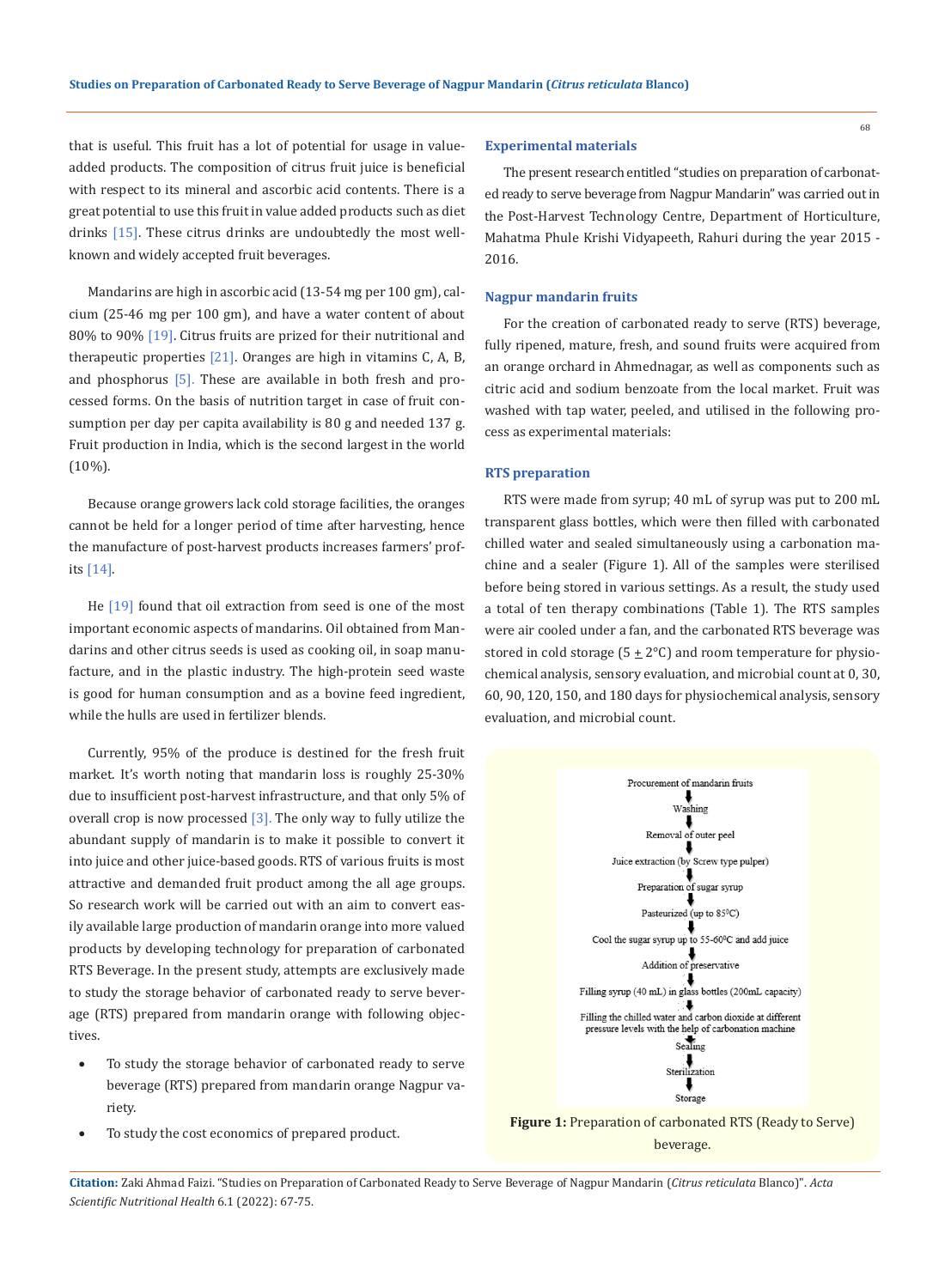| Tre.            | <b>Treatment Combinations</b> |                          |                             |  |  |  |  |  |  |  |  |
|-----------------|-------------------------------|--------------------------|-----------------------------|--|--|--|--|--|--|--|--|
| N <sub>0</sub>  |                               | <b>Storage condition</b> | <b>Carbonation pressure</b> |  |  |  |  |  |  |  |  |
| TI              | S1C1                          | Room Storage             | 70 psi                      |  |  |  |  |  |  |  |  |
| T <sub>2</sub>  | S1C2                          | Room Storage             | 80 psi                      |  |  |  |  |  |  |  |  |
| T3              | S1C3                          | Room Storage             | 90 psi                      |  |  |  |  |  |  |  |  |
| T4              | S1C4                          | Room Storage             | $100$ psi                   |  |  |  |  |  |  |  |  |
| T5              | S <sub>1</sub> C <sub>5</sub> | Room Storage             | $110$ psi                   |  |  |  |  |  |  |  |  |
| T6              | S2C1                          | Cold Storage             | 70 psi                      |  |  |  |  |  |  |  |  |
| T7              | S2C2                          | Cold Storage             | 80 psi                      |  |  |  |  |  |  |  |  |
| T8              | S2C3                          | Cold Storage             | 90 psi                      |  |  |  |  |  |  |  |  |
| T9              | S2C4                          | Cold Storage             | $100$ psi                   |  |  |  |  |  |  |  |  |
| T <sub>10</sub> | S2C5                          | Cold Storage             | $110$ psi                   |  |  |  |  |  |  |  |  |

#### **Table 1:** Treatments details.

S= Storage Condition; C= Carbonation Pressure; Psi= Pound Per Square Inch.

### **Observations were recorded**

#### **Physical parameters of fresh mandarin fruit**

The physical parameters such as Fruit weight (g), Peel weight (g), Seed weight (g), Juice weight (g), Pomace weight (g), peel thickness (cm), fruit length (cm), fruit breadth (cm) and Segment (pcs= pieces) were recorded.

#### **Chemical analysis**

The chemical parameters such as TSS, Titratable acidity, pH, Ascorbic acid (vitamin C), Total sugars, and Reducing sugars was determined by the standard method as suggested by  $[1,26]$ .

#### **Sensory evaluation**

For assessing sensory quality attributes, organoleptic evaluation was carried by panel of 8-10 judges by using 9-point hedonic scale as given by [2,26].

#### **Microbial quality**

The microbiological analysis (yeast and mould) In order to make Nagpur mandarin carbonated RTS beverage, 1mL of each sample was taken and mixed with 9 mL of sterilised distilled water. All samples were serially diluted (10-6). 1 mL of each from the appropriate dilution was plated in the necessary medium (PDA) and incubated. The average count of colonies present on Petri plates was multiplied by the dilution factor and expressed as CFU (colony forming unit)/mL of sample in each count following incubation [4].

### **Statistical analysis**

With three replications, the experiments were planned and carried out using Factorial Completely Randomized Design (FCRD). According to [24] the data obtained in this study from chemical composition and sensory characteristics were examined for statistical significance.

## **Results and Discussion**

The carbonated RTS beverage of Nagpur mandarin was prepared by adding 40 mL of syrup with TSS (55 °Brix) and 5 levels of CO<sub>2</sub> pressure (70, 80, 90, 100, and 110 Psi) to 200 mL glass bottles filled with chilled water and stored for up to 6 months (180 days) to study the effect of the various treatments on its quality characteristics and overall acceptability. This chapter presents and discusses the findings of an experiment to standardize a carbonated RTS beverage made from Nagpur mandarins, as well as quality evaluation factors.

#### **Physico-chemical composition of fresh Nagpur Mandarin fruit**

The results for physico-chemical composition of fresh mandarin orange fruit Cv. Nagpur mandarin are presented in table 1. The data revealed that the fresh Nagpur mandarin had 128.8 g fruit weight, 19.59 g peel weight (15.21%), 3.10 g seed weight (2.41%), 68.39 g juice weight (53.09%), 37.72 g pomace weight (29.29%), 0.24 cm peel thickness, 5.6 cm fruit length, 6.21 cm fruit breath, 11 pieces of segments, 10.72 <sup>o</sup>Brix total soluble solids, 0.621 per cent acidity, 3.89 pH, 43.46 mg/100 mL ascorbic acid, 9.68 per cent total sugars and 3.89 per cent reducing sugars, respectively. Similar results were also recorded by [19,28] in Nagpur mandarin.

# **Initial chemical composition of Nagpur mandarin carbonated ready to serve beverage**

The results for initial chemical composition of carbonated ready to serve beverage are presented in Table 3. The data revealed that the carbonated ready to serve beverage Nagpur mandarin had T.S.S. (12.51 <sup>0</sup> B), Acidity (0.36%), pH (4.23), Ascorbic Acid (3.86 mg/100 mL), Total Sugars (10.81%) and Reducing Sugars (4.83%).

# **Chemical composition of Nagpur mandarin carbonated ready to serve beverage during storage**

The data for changes in chemical composition of carbonated ready to serve beverage from Nagpur mandarin subjected to different carbonation levels and storage period are given and discussed below.

**Citation:** Zaki Ahmad Faizi. "Studies on Preparation of Carbonated Ready to Serve Beverage of Nagpur Mandarin (*Citrus reticulata* Blanco)". *Acta Scientific Nutritional Health* 6.1 (2022): 67-75.

69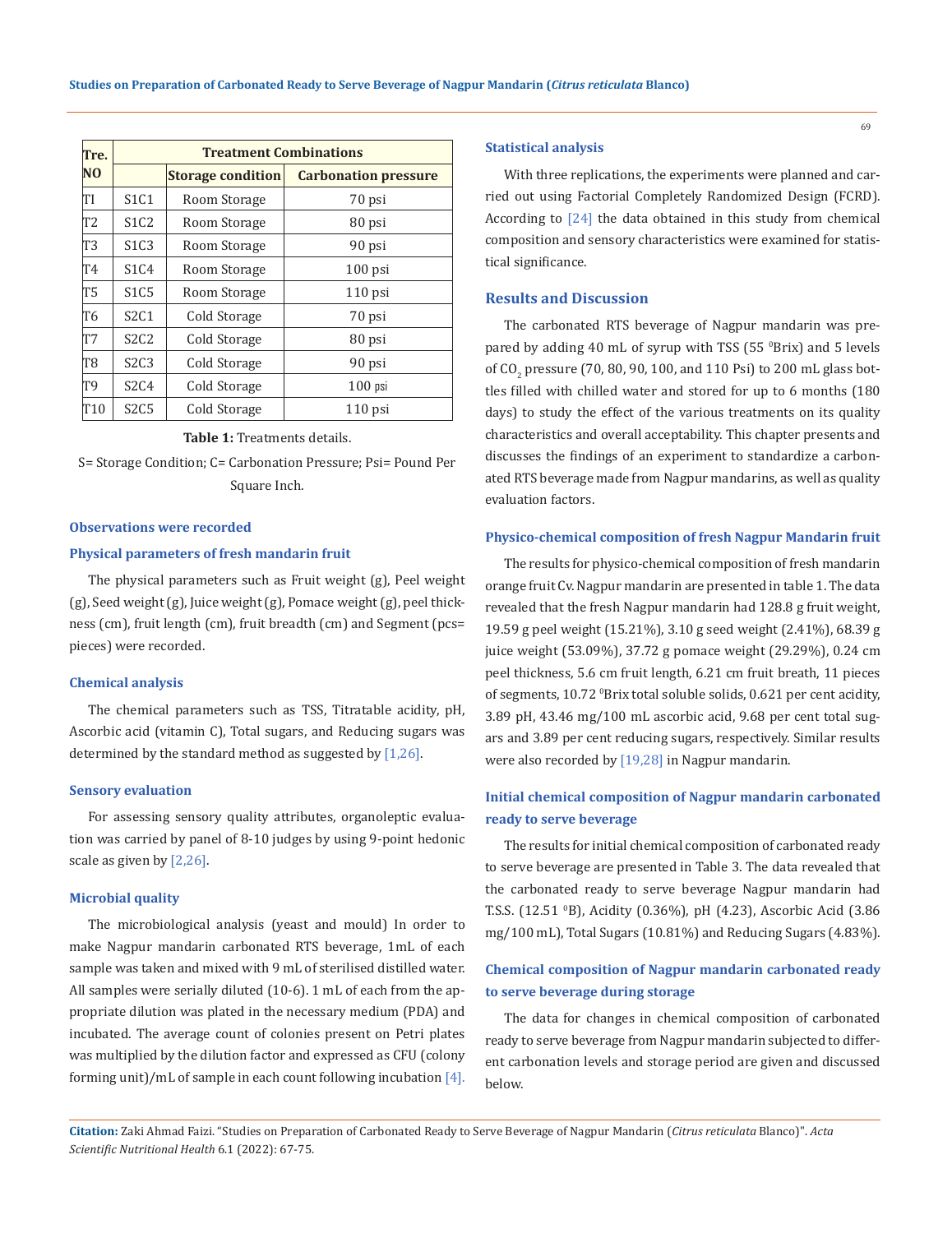| S. no | <b>Parameters</b>     | <b>Contents</b> |
|-------|-----------------------|-----------------|
| 1     | Fruit wt. (g)         | 128.8 (100%)    |
| 2     | Peel wt. $(g)$        | 19.59 (15.21%)  |
| 3     | Seed wt. (g)          | $3.10(2.41\%)$  |
| 4     | Juice wt. (g)         | 68.39 (53.09%)  |
| 5     | Pomace wt. (g)        | 37.72 (29.29%)  |
| 6     | peel thickness (cm)   | 0.24            |
| 7     | fruit length (cm)     | 5.60            |
| 8     | fruit breadth (cm)    | 6.21            |
| 9     | Segment (pcs)         | 11.00           |
| 10    | T.S.S. $(^{0}B)$      | 10.72           |
| 11    | Acidity (%)           | 0.621           |
| 12    | pH                    | 3.89            |
| 13    | Ascorbic Acid (mg/100 | 43.46           |
|       | mL                    |                 |
| 14    | Total Sugars (%)      | 9.68            |
| 15    | Reducing Sugars (%)   | 3.89            |

**Table 2:** Physico-chemical characteristics of Nagpur mandarin fruit (average of 30 fruit).

| S.no | <b>Parameters</b>         | <b>Contents</b> |
|------|---------------------------|-----------------|
|      | T.S.S. $(^{0}B$ or Brix)  | 12.51           |
|      | Acidity (%)               | 0.36            |
|      | рH                        | 4.23            |
|      | Ascorbic Acid (mg/100 mL) | 3.86            |
| 5    | Total Sugars (%)          | 10.81           |
|      | Reducing Sugars (%)       | 4.83            |

**Table 3:** Initial chemical parameters of Nagpur mandarin carbonated RTS beverage (average of 30 sample).

RTS= Ready to Serve.

## **Total soluble solids (T.S.S.) (˚B or Brix)**

From the data given in table 4, it was observed that TSS content increased during storage period, which might be due to reduction of moisture content, conversion of insoluble carbohydrates into soluble sugars and increasing total sugar content of carbonated RTS Beverage during storage.TSS content of carbonated ready to serve beverage was statistically Non-significant. The TSS of carbonated ready to serve beverage ranged from 12.54 to 12.89 ˚B in different treatments. The highest TSS observed in T1 (12.89 ˚B) while lowest TSS in T10 (12.54 ˚B).

The results are in agreement with the research work carried out by [25] in carbonated RTS of Jamun and [18] in carbonated RTS of sweet orange.

### **Acidity (%)**

The results presented in table 4 showed that there was non-significant difference in acidity of carbonated ready to serve beverage during the 180 days of storage. The acidity of carbonated ready to serve beverage increased during 6 months of storage period. During storage, increase in acidity of carbonated ready to serve beverage from mandarin orange was observed which might be due to decrease in pH. The highest value of acidity was observed in treatment T1 as 0.413 per cent and the lowest value was observed in treatment T10 as 0.366 per cent. Similar results are reported by [10] in RTS of Sweet orange.

#### **pH**

The data for changes in pH of carbonated RTS beverage from Nagpur mandarin is showed in table 4. The pH content of carbonated RTS beverage from Nagpur mandarin was decreased during the advancement of storage period. All the treatments were found to be non-significant in the pH content of carbonated RTS beverage from Nagpur mandarin during 180 days of storage. The decrease in value of pH occurred due to degradation of pectin substances. The highest value of pH was observed in treatment T10 (4.23) and the lowest value of pH was observed in treatment T1 (4.09). Similar results were also recorded by [11] in RTS of Kinnow aonla blend RTS.

#### **Ascorbic acid (mg per 100 mL)**

The result showed that there was statistically non- significant difference in ascorbic acid of carbonated RTS beverage from Nagpur mandarin during storage of 180 days as it showed in table 4. The ascorbic acid content of carbonated RTS beverage from Nagpur mandarin during 180 days storage was decreased. The decrease of ascorbic acid content with duration of storage might be due to oxidation of ascorbic acid. The highest value of ascorbic acid was observed in treatment T10 as 3.752 mg/100 mL and the lowest value of ascorbic acid was observed in treatment T1 as 3.627 mg/100 mL.

Similar results were also reported by [13] in mandarin beverage and [12] for mango RTS.

#### **Total sugars (%)**

The data on changes in total sugars content of carbonated RTS beverage from Nagpur mandarin during storage is presented in

**Citation:** Zaki Ahmad Faizi. "Studies on Preparation of Carbonated Ready to Serve Beverage of Nagpur Mandarin (*Citrus reticulata* Blanco)". *Acta Scientific Nutritional Health* 6.1 (2022): 67-75.

70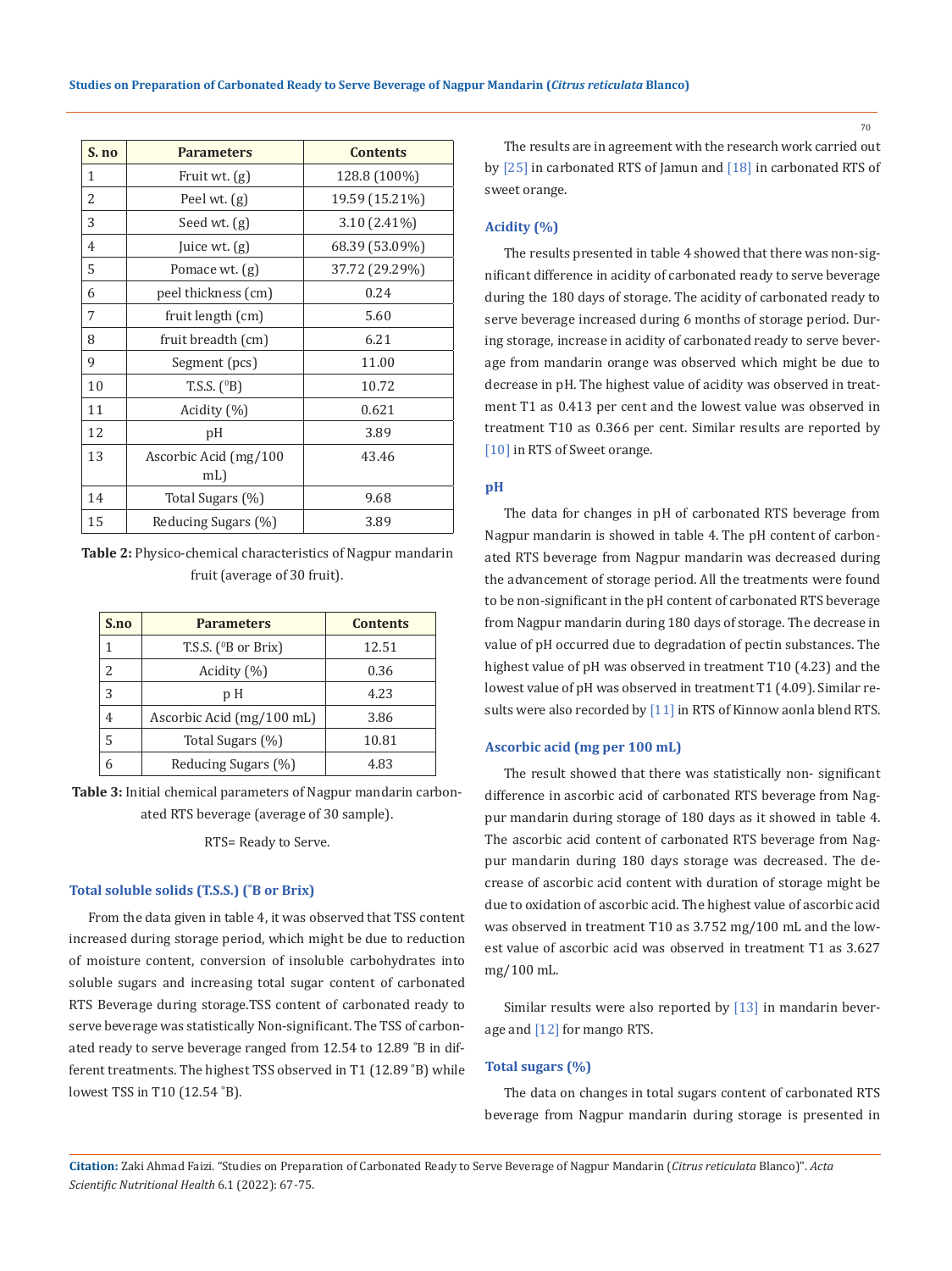table 4. The results showed that, there was non-significant effect of total sugars of carbonated RTS beverage from Nagpur mandarin during advancement of storage period. The total sugars during storage period were increased might be due to loss of moisture in carbonated RTS beverage from Nagpur mandarin or due to conversion of starch and carbohydrates into sugars. Statistical non-significant increase in total sugars content were observed in all treatments with the increase in storage period of 180 days. The maximum value of total sugars content of carbonated RTS beverage from Nagpur mandarin was observed in treatment T1 (12.57%) and the lowest value of total sugars content of carbonated RTS beverage from Nagpur mandarin was observed in treatment T10 (10.92%). Similar results were also reported by  $[16]$  in carbonated RTS of guava.

## **Reducing sugars (%)**

The observation regarding the changes in reducing sugars content of carbonated RTS beverage from Nagpur mandarin are presented in table 4. The data revealed that, there was increase in reducing sugars content during 180 days' storage. During storage, the reducing sugars were increased which might be due to hydrolysis of non-reducing sugars to reducing sugars. The maximum value of reducing sugars content of carbonated RTS beverage from Nagpur mandarin was observed in treatment T1 as 5.80 per cent and minimum value of reducing sugar content was observed in treatment T10 as 4.89 per cent.

The reducing sugars content of kinnow mandarin RTS beverage increased when stored for 24 weeks at room temperature [27].

# **Sensory evaluation of Nagpur mandarin carbonated ready to serve beverage**

## **Colour**

Colour is the main quality parameter for RTS beverages. The data on changes in colour of carbonated RTS beverage from Nagpur mandarin during storage is presented in table 5. All treatments had statistically non-significant effect on colour. The data indicates that the scores for colour and appearance decreased continuously during 180 days of storage. The highest scores for colour of carbonated RTS beverage from Nagpur mandarin was observed for treatment T10 (6.89) followed by T9 (6.76) while the lowest scores were observed for treatment T1 (5.68) during 180days storage. Similar results were also reported by [9] in Citrus juice.

| <b>Particulars</b> | <b>Storage</b><br>period<br>(days) | <b>Treatments</b> |                |                |           |                |                |                |                |                |            |                 |             |      |           |
|--------------------|------------------------------------|-------------------|----------------|----------------|-----------|----------------|----------------|----------------|----------------|----------------|------------|-----------------|-------------|------|-----------|
|                    |                                    | <b>T1</b>         | T <sub>2</sub> | T <sub>3</sub> | <b>T4</b> | T <sub>5</sub> | T <sub>6</sub> | T <sub>7</sub> | T <sub>8</sub> | T <sub>9</sub> | <b>T10</b> | SE.m<br>$(\pm)$ | CD@<br>5%   | GM   | CV<br>(%) |
|                    |                                    |                   |                |                |           |                | Color          |                |                |                |            |                 |             |      |           |
|                    | $\Omega$                           | 5.68              | 5.71           | 5.72           | 5.98      | 6.20           | 6.24           | 6.44           | 6.57           | 6.76           | 6.89       | 0.047           | <b>NS</b>   | 6.22 | 1.30      |
|                    | 30                                 | 5.60              | 5.63           | 5.64           | 5.90      | 6.12           | 6.16           | 6.36           | 6.49           | 6.68           | 6.81       | 0.051           | <b>NS</b>   | 6.14 | 1.45      |
|                    | 60                                 | 5.52              | 5.55           | 5.56           | 5.82      | 6.04           | 6.08           | 6.28           | 6.41           | 6.60           | 6.73       | 0.055           | <b>NS</b>   | 6.06 | 1.58      |
|                    | 90                                 | 5.48              | 5.51           | 5.52           | 5.78      | 6.00           | 6.04           | 6.24           | 6.37           | 6.56           | 6.69       | 0.069           | <b>NS</b>   | 6.02 | 1.99      |
|                    | 120                                | 5.40              | 5.43           | 5.44           | 5.70      | 5.92           | 5.96           | 6.16           | 6.29           | 6.48           | 6.61       | 0.092           | <b>NS</b>   | 5.94 | 2.69      |
|                    | 150                                | 5.37              | 5.40           | 5.41           | 5.67      | 5.89           | 5.93           | 6.13           | 6.26           | 6.45           | 6.58       | 0.121           | <b>NS</b>   | 5.91 | 3.55      |
|                    | 180                                | 5.30              | 5.33           | 5.34           | 5.60      | 5.82           | 5.86           | 6.06           | 6.19           | 6.38           | 6.51       | 0.162           | $_{\rm NS}$ | 5.84 | 4.80      |
|                    |                                    |                   |                |                |           |                | Flavor         |                |                |                |            |                 |             |      |           |
|                    | $\Omega$                           | 5.93              | 6.56           | 7.53           | 6.69      | 5.78           | 6.21           | 7.66           | 7.98           | 7.85           | 5.80       | 0.047           | 0.139       | 6.80 | 1.19      |
|                    | 30                                 | 5.84              | 6.47           | 7.44           | 6.60      | 5.69           | 6.12           | 7.57           | 7.89           | 7.76           | 5.71       | 0.051           | 0.153       | 6.71 | 1.33      |
|                    | 60                                 | 5.76              | 6.39           | 7.36           | 6.52      | 5.61           | 6.04           | 7.49           | 7.81           | 7.68           | 5.63       | 0.055           | 0.165       | 6.63 | 1.45      |
|                    | 90                                 | 5.65              | 6.28           | 7.25           | 6.41      | 5.50           | 5.93           | 7.38           | 7.70           | 7.57           | 5.52       | 0.069           | 0.206       | 6.52 | 1.84      |
|                    | 120                                | 5.61              | 6.24           | 7.21           | 6.37      | 5.46           | 5.89           | 7.34           | 7.66           | 7.53           | 5.48       | 0.092           | 0.274       | 6.48 | 2.47      |
|                    | 150                                | 5.51              | 6.14           | 7.11           | 6.27      | 5.36           | 5.79           | 7.24           | 7.56           | 7.43           | 5.38       | 0.121           | 0.360       | 6.38 | 3.29      |
|                    | 180                                | 5.37              | 6.00           | 6.97           | 6.13      | 5.22           | 5.65           | 7.10           | 7.42           | 7.29           | 5.24       | 0.162           | 0.480       | 6.24 | 4.49      |

**Citation:** Zaki Ahmad Faizi. "Studies on Preparation of Carbonated Ready to Serve Beverage of Nagpur Mandarin (*Citrus reticulata* Blanco)". *Acta Scientific Nutritional Health* 6.1 (2022): 67-75.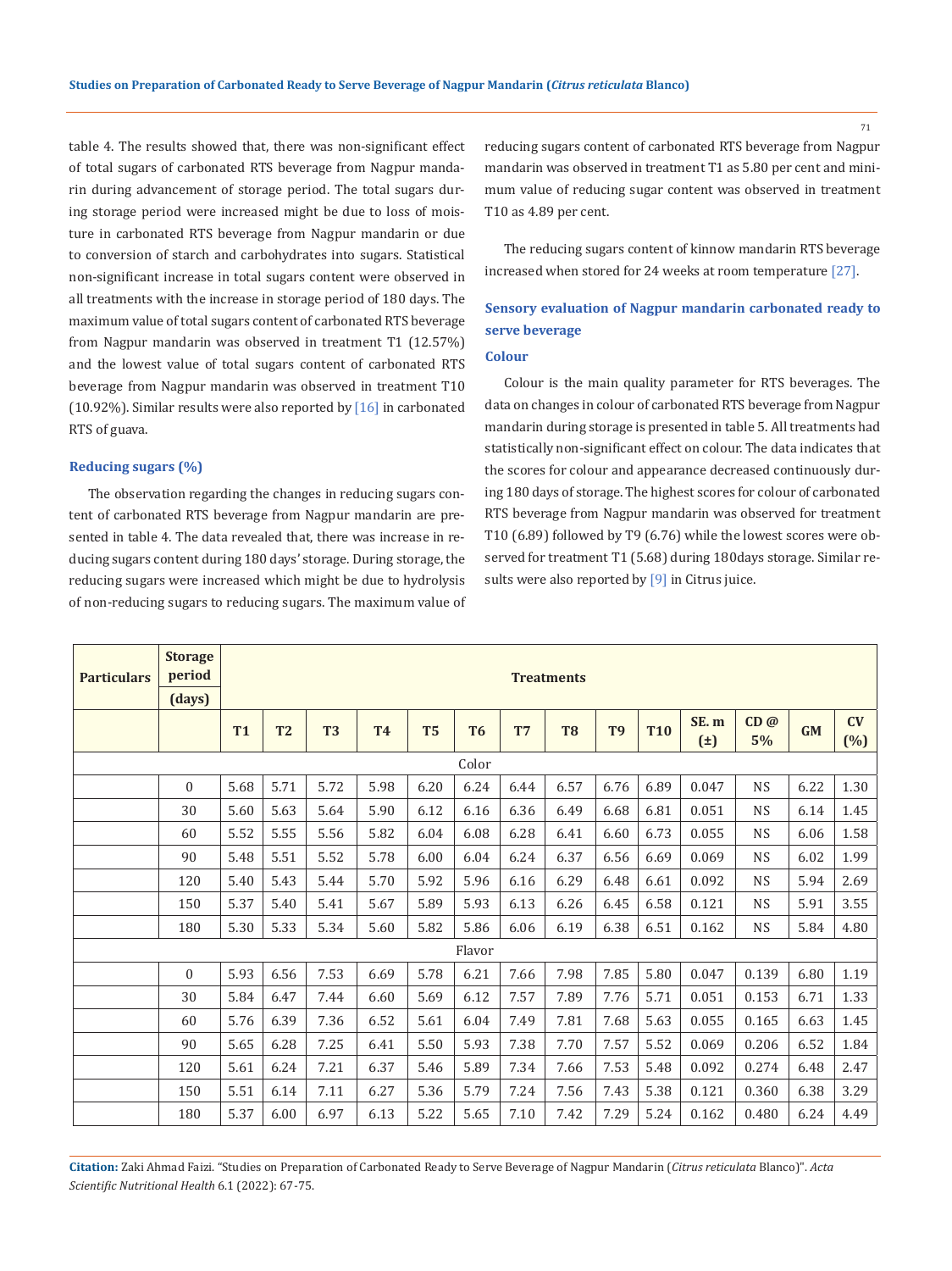|                       |              |      |      |      |      |      |      |      |      |      |      |       |       |      | 72   |
|-----------------------|--------------|------|------|------|------|------|------|------|------|------|------|-------|-------|------|------|
| Taste                 |              |      |      |      |      |      |      |      |      |      |      |       |       |      |      |
|                       | $\Omega$     | 5.87 | 6.50 | 7.47 | 6.63 | 5.72 | 6.15 | 7.60 | 7.92 | 7.79 | 5.74 | 0.047 | 0.139 | 6.74 | 1.20 |
|                       | 30           | 5.80 | 6.43 | 7.40 | 6.56 | 5.65 | 6.08 | 7.53 | 7.85 | 7.72 | 5.67 | 0.051 | 0.153 | 6.67 | 1.33 |
|                       | 60           | 5.71 | 6.34 | 7.31 | 6.47 | 5.56 | 5.99 | 7.44 | 7.76 | 7.63 | 5.58 | 0.055 | 0.165 | 6.58 | 1.46 |
|                       | 90           | 5.61 | 6.24 | 7.21 | 6.37 | 5.46 | 5.89 | 7.34 | 7.66 | 7.53 | 5.48 | 0.069 | 0.206 | 6.48 | 1.85 |
|                       | 120          | 5.57 | 6.20 | 7.17 | 6.33 | 5.42 | 5.85 | 7.30 | 7.62 | 7.49 | 5.44 | 0.092 | 0.274 | 6.44 | 2.48 |
|                       | 150          | 5.38 | 6.01 | 6.98 | 6.14 | 5.23 | 5.66 | 7.11 | 7.43 | 7.30 | 5.25 | 0.121 | 0.360 | 6.25 | 3.36 |
|                       | 180          | 5.21 | 5.84 | 6.81 | 5.97 | 5.06 | 5.49 | 6.94 | 7.26 | 7.13 | 5.08 | 0.162 | 0.480 | 6.08 | 4.61 |
| Overall Acceptability |              |      |      |      |      |      |      |      |      |      |      |       |       |      |      |
|                       | $\mathbf{0}$ | 5.83 | 6.26 | 6.91 | 6.43 | 5.90 | 6.20 | 7.23 | 7.49 | 7.47 | 6.14 | 0.047 | 0.139 | 6.59 | 1.23 |
|                       | 30           | 5.75 | 6.18 | 6.83 | 6.35 | 5.82 | 6.12 | 7.15 | 7.41 | 7.39 | 6.06 | 0.051 | 0.153 | 6.51 | 1.37 |
|                       | 60           | 5.66 | 6.09 | 6.74 | 6.27 | 5.74 | 6.04 | 7.07 | 7.33 | 7.30 | 5.98 | 0.055 | 0.165 | 6.42 | 1.49 |
|                       | 90           | 5.58 | 6.01 | 6.66 | 6.19 | 5.65 | 5.95 | 6.99 | 7.24 | 7.22 | 5.90 | 0.069 | 0.206 | 6.34 | 1.89 |
|                       | 120          | 5.53 | 5.96 | 6.61 | 6.13 | 5.60 | 5.90 | 6.93 | 7.19 | 7.17 | 5.84 | 0.092 | 0.274 | 6.29 | 2.55 |
|                       | 150          | 5.42 | 5.85 | 6.50 | 6.03 | 5.49 | 5.79 | 6.83 | 7.08 | 7.06 | 5.74 | 0.121 | 0.360 | 6.18 | 3.40 |
|                       | 180          | 5.29 | 5.72 | 6.37 | 5.90 | 5.37 | 5.67 | 6.70 | 6.96 | 6.93 | 5.61 | 0.144 | 0.429 | 6.05 | 4.13 |

**Table 5**: Sensory parameters of Nagpur mandarin carbonated RTS (six months storage).

#### **Flavour**

The results regarding the flavour score of carbonated RTS beverage from Nagpur mandarin is presented in table 5. All the treatments had statistically significant effect on flavour score. The score of flavor in all treatments of carbonated RTS beverage from Nagpur mandarin was decreased with increase of storage period. From statistical point of view, treatment T8 (7.98) was found to be best over the all other treatments having highest score of flavor followed by the treatment T9 (7.85), T7 (7.66) and T3 (7.47). The lowest flavor score was found in treatment T5 (5.78). Similar results were also reported by [23] in mandarin juice.

#### **Taste**

The data regarding taste score of carbonated RTS beverage from Nagpur mandarin during storage is presented in table 5. All the treatments had statistically significant effect on taste scores. From table it is observed that, the scores of tamarind RTS decreases gradually for 180-day storage period. From statistical point of view, treatment T8 (7.92) was found to be best over the other treatments having highest score of taste followed by treatment T9 (7.79) and the lowest taste score was found in treatment T5 (5.72). Similar results were also reported by  $[8]$  in Kinnow mandarin juice.

#### **Overall acceptability**

The data on changes in overall acceptability as influenced by storage period of 180 days are presented in table 5. The scores for overall acceptability of carbonated RTS beverage from Nagpur mandarin decreased gradually during 180-day storage period. Statistically, treatment T8 (7.49) was found to be the best over the other treatments having highest score of overall acceptability followed by treatment T9 (7.47), T7 (7.23), T3 (6.91) and the lowest score was observed for treatment T1 (5.83). Similar results were also reported by [17] in Kinnow RTS and [13] in mandarin beverage.

# **Microbial quality (yeast and mould) of Nagpur mandarin carbonated ready to serve beverage**

table 6 shows that no microbiological (yeast and mould) growth occurred in the carbonated RTS beverages of Nagpur mandarin after 60 days of storage in both room and cold storage conditions, which were made under relatively sanitary conditions. The increase in microbial load after 60 days of storage, from 90 to 180 days, was insignificant and safe to eat. This demonstrates that the acidic environment and  $\text{CO}_2$  gas in Nagpur mandarin orange carbonated RTS kept the beverage safe and inhibited microbiological growth. The microbiological safety of RTS beverages is also well

**Citation:** Zaki Ahmad Faizi. "Studies on Preparation of Carbonated Ready to Serve Beverage of Nagpur Mandarin (*Citrus reticulata* Blanco)". *Acta Scientific Nutritional Health* 6.1 (2022): 67-75.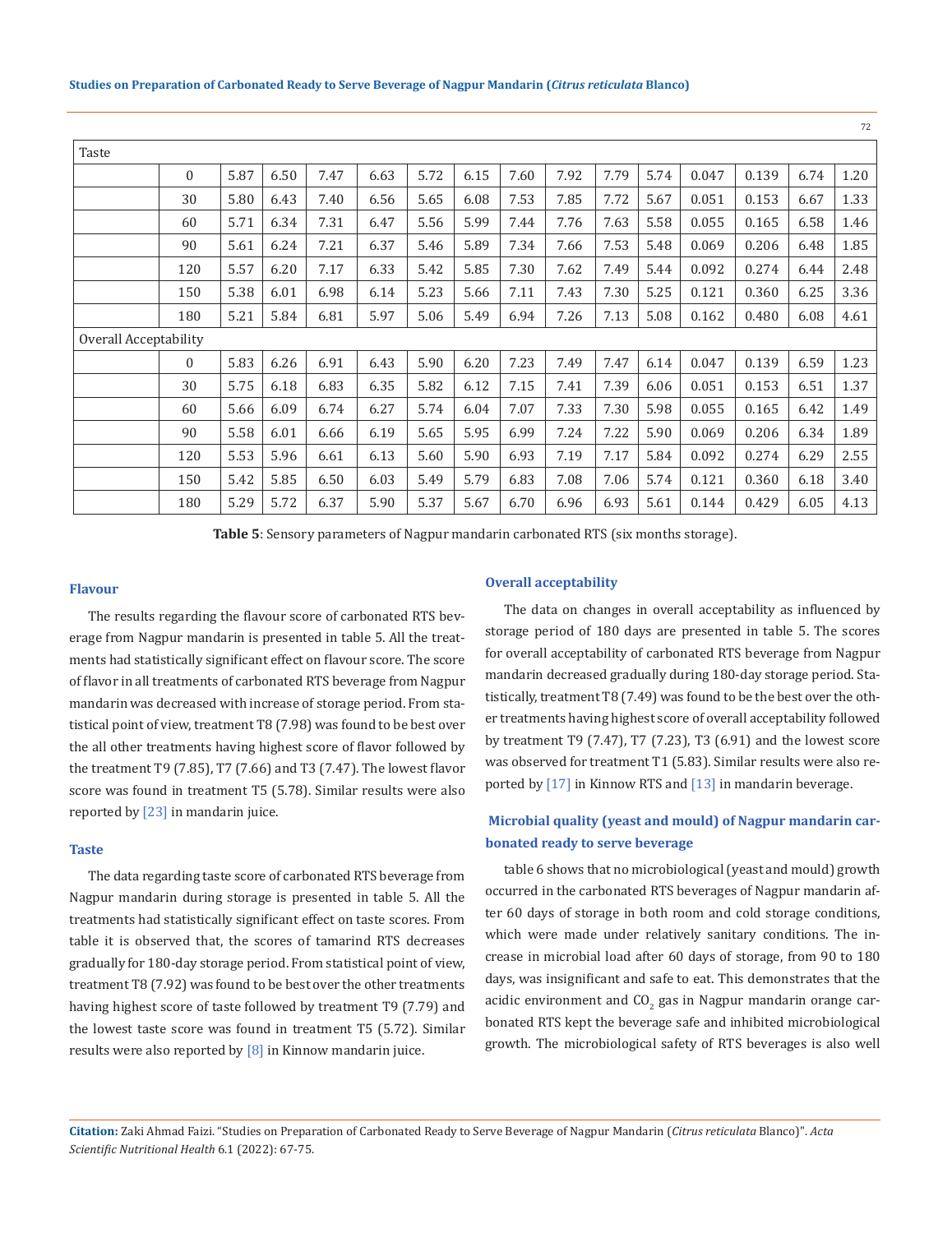established to be dependent on the formulation, raw materials, pH control, and manufacturing conditions. Contamination of raw materials and equipment, additional processing conditions, improper handling, and the prevalence of unhygienic conditions all contribute significantly to the entry of pathogens into fruit beverages; however, since all of these safety precautions were taken into account in the current study, there was no microbial growth in the carbonated RTS beverages of Nagpur mandarin up to 60 days of storage, and from 90 up to 180 days of storage was negligible.

|                 | Tre.                          | Storage period/count period |            |            |             |             |             |      |  |  |  |  |
|-----------------|-------------------------------|-----------------------------|------------|------------|-------------|-------------|-------------|------|--|--|--|--|
|                 | combination<br>0 days         | 30<br>days                  | 60<br>days | 90<br>days | 120<br>days | 150<br>days | 180<br>days |      |  |  |  |  |
| TI              | S1C1                          | <b>ND</b>                   | <b>ND</b>  | <b>ND</b>  | 1.34        | 1.42        | 1.48        | 1.52 |  |  |  |  |
| T <sub>2</sub>  | S <sub>1</sub> C <sub>2</sub> | <b>ND</b>                   | <b>ND</b>  | <b>ND</b>  | 1.3         | 1.38        | 1.44        | 1.48 |  |  |  |  |
| T3              | S <sub>1</sub> C <sub>3</sub> | <b>ND</b>                   | <b>ND</b>  | <b>ND</b>  | <b>ND</b>   | ND          | 1.42        | 1.46 |  |  |  |  |
| T <sub>4</sub>  | S1C4                          | <b>ND</b>                   | ND.        | <b>ND</b>  | <b>ND</b>   | 1.31        | 1.37        | 1.41 |  |  |  |  |
| <b>T5</b>       | S <sub>1</sub> C <sub>5</sub> | <b>ND</b>                   | <b>ND</b>  | <b>ND</b>  | 1.23        | 1.27        | 1.33        | 1.37 |  |  |  |  |
| T <sub>6</sub>  | S2C1                          | <b>ND</b>                   | <b>ND</b>  | <b>ND</b>  | 1.19        | 1.25        | 1.31        | 1.35 |  |  |  |  |
| T7              | S <sub>2</sub> C <sub>2</sub> | <b>ND</b>                   | <b>ND</b>  | <b>ND</b>  | 1.17        | 1.21        | 1.27        | 1.31 |  |  |  |  |
| T8              | S <sub>2</sub> C <sub>3</sub> | N <sub>D</sub>              | <b>ND</b>  | <b>ND</b>  | <b>ND</b>   | <b>ND</b>   | 1.23        | 1.27 |  |  |  |  |
| T9              | S2C4                          | <b>ND</b>                   | <b>ND</b>  | <b>ND</b>  | 1.04        | 1.12        | 1.18        | 1.22 |  |  |  |  |
| T <sub>10</sub> | S <sub>2</sub> C <sub>5</sub> | <b>ND</b>                   | <b>ND</b>  | <b>ND</b>  | 1.03        | 1.11        | 1.17        | 1.21 |  |  |  |  |

**Table 6:** Changes in Microbial count (Yeast and Mold) of Nagpur mandarin carbonated RTS beverage during storage. count ( No. x  $10^6$  cfu/mL).

ND= Not Detected.

Cfu= Colony Forming Units.

#### **Shelf life analysis**

The shelf life of reconstituted Nagpur mandarin carbonated based RTS beverage stored in cold and room storage was evaluated over a period of 180 days according to chemical composition, sensory evolution scores and fungi count data discussed above.

# **Cost of preparation of carbonated ready to serve beverage from Nagpur Mandarin**

It could be observed from the table 7 that the cost of preparation of 200 mL of carbonated ready to serve (RTS) beverage from Nagpur Mandarin fruits was found to be 4.08 Indian rupees (Rs.).

| Sr.<br>No. | <b>Particulars</b>                                                                                                                                     | Quantity         | Rate<br>(Rs.)  | Cost<br>(Rs.) |  |  |  |  |  |  |  |
|------------|--------------------------------------------------------------------------------------------------------------------------------------------------------|------------------|----------------|---------------|--|--|--|--|--|--|--|
|            | I. Fixed cost                                                                                                                                          |                  |                |               |  |  |  |  |  |  |  |
| 1.         | Interest @12 % on fixed<br>assets of carbonation Unit<br>is Rs 98000/- (Rs 11760<br>for 365 days i.e. Rs 32.22<br>per day). Working time 8<br>hours    |                  |                |               |  |  |  |  |  |  |  |
| 2.         | Depreciation @10 % on<br>fixed assets of carbonation<br>Unit is Rs 98000/- (Rs<br>9800 for 365 days i.e. Rs<br>26.84 per day). Working<br>time 8 hours |                  |                | 1.40          |  |  |  |  |  |  |  |
| Total      |                                                                                                                                                        |                  |                |               |  |  |  |  |  |  |  |
|            | II. Variable cost                                                                                                                                      |                  |                |               |  |  |  |  |  |  |  |
| 1.         | Nagpur mandarin syrup                                                                                                                                  | 1.00 liter       | 55.02          | 55.02         |  |  |  |  |  |  |  |
| 2.         | Water charges                                                                                                                                          | 4.00 liter       | 1.00/<br>liter | 4.00          |  |  |  |  |  |  |  |
| 3.         | Preservative                                                                                                                                           | 5.6 <sub>g</sub> | 1000/<br>kg    | 5.60          |  |  |  |  |  |  |  |
| 4.         | $CO$ , gas                                                                                                                                             |                  |                | 4.00          |  |  |  |  |  |  |  |
| 5.         | Crown cork                                                                                                                                             | 25               | 0.60           | 15.00         |  |  |  |  |  |  |  |
|            | Total                                                                                                                                                  |                  |                | 83.62         |  |  |  |  |  |  |  |
| 6.         | Overhead charges (@<br>10%) including Labor,<br>Electricity charges, Pas-<br>teurization cost (Gas)                                                    |                  |                | 8.362         |  |  |  |  |  |  |  |
|            | Total                                                                                                                                                  |                  |                |               |  |  |  |  |  |  |  |
|            | <b>Grand Total</b>                                                                                                                                     |                  |                | 95.03         |  |  |  |  |  |  |  |
|            | 200 mL RTS cost without bottle                                                                                                                         |                  |                | 3.80          |  |  |  |  |  |  |  |
|            | 200 mL RTS cost with bottle @ 7/bottle                                                                                                                 |                  |                | 10.80         |  |  |  |  |  |  |  |
|            | 200 mL RTS cost with bottle @ 7/bottle (Reused for<br>25 times)                                                                                        |                  |                |               |  |  |  |  |  |  |  |

**Table 7:** Cost of preparation of Nagpur mandarin carbonated RTS beverage.

Rs. = Indian Rupees.

## **Summary and Conclusion**

The storage behavior of carbonated RTS beverages prepared from mandarin orange syrup using different carbonation levels packed in glass bottles stored at ambient and cold storage was studied. The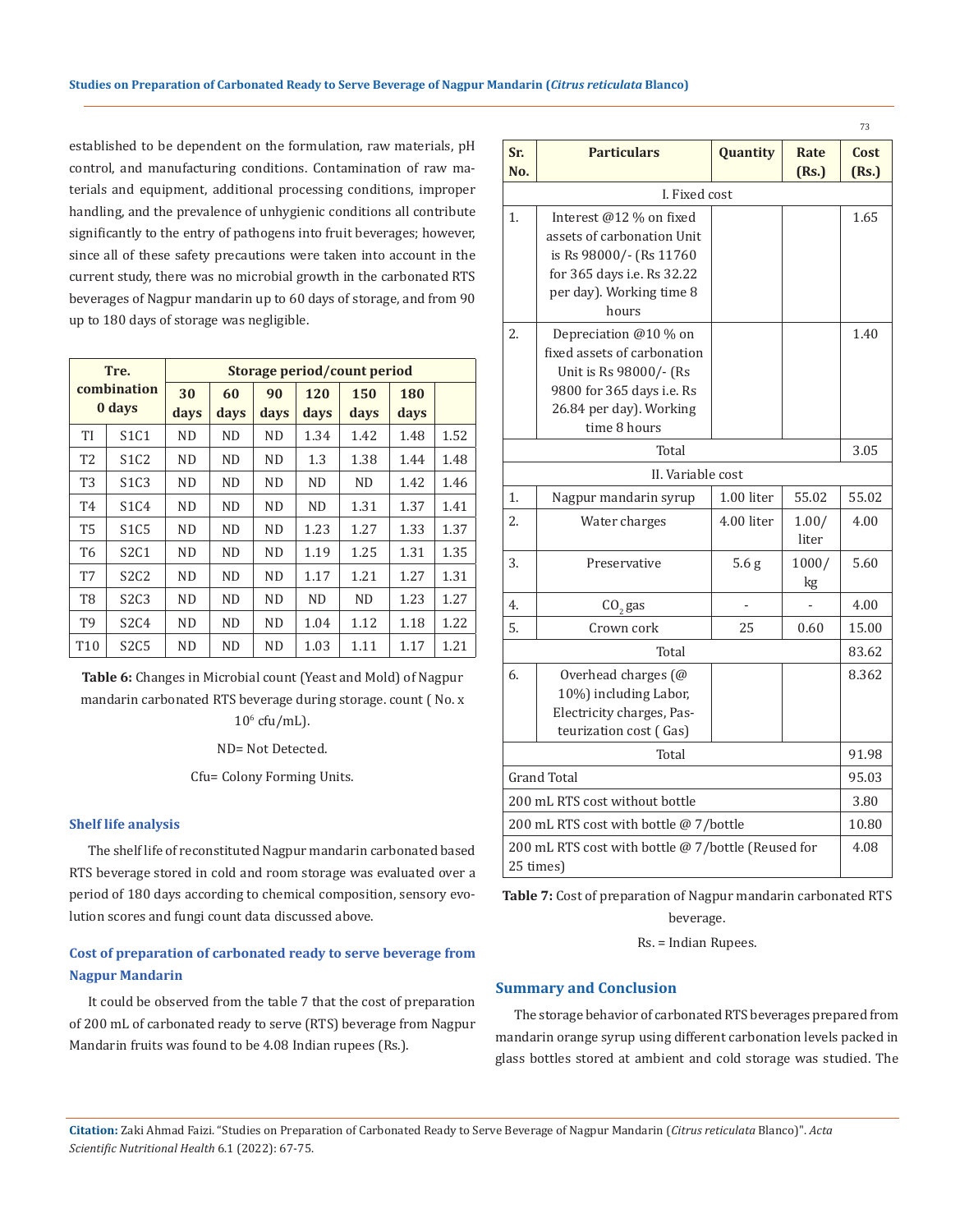data regarding chemical composition revealed that, there was increase in in TSS, acidity, total sugars, reducing sugars while pH and ascorbic acid decreased in all treatment combination of carbonated RTS beverage during 180 days of storage. During sensory evaluation decrease was observed in colour, flavour, taste, overall acceptability of carbonated RTS beverage during 180 days of storage. The microbial quality viz. yeast and mould count of carbonated RTS beverage were found to be increased during 180 days of storage. The microbial growth was observed within acceptable level in all treatment combinations of carbonated RTS beverage. The treatment T8 (S2C3) was found to be superior in respect of chemical composition, sensory evolution and microbial quality followed by T9 (S2C4). The cost of preparation of 200 mL of carbonated RTS beverage from Nagpur mandarin orange fruits was found to be Rs. 4.08 for best treatment combination of S2C3 i.e. cold storage + 90 psi CO<sub>2</sub> pressure. The Nagpur mandarin carbonated RTS beverage could be prepared by using 40 mL of syrup having 550B TSS to make 200 mL final volume in glass bottle by using 90 psi carbonated child water and stored for 180 days at cold storage  $(5 \pm 2^{\circ}C)$ .

## **Bibliography**

- 1. [AOAC. "Official methods of analysis 15](https://www.scirp.org/(S(czeh2tfqyw2orz553k1w0r45))/reference/ReferencesPapers.aspx?ReferenceID=1929875)<sup>th</sup> edition". Association of [Analytical Chemists. Washington. D.C \(2004\).](https://www.scirp.org/(S(czeh2tfqyw2orz553k1w0r45))/reference/ReferencesPapers.aspx?ReferenceID=1929875)
- 2. Amerine MA., *et al.* ["Principles of sensory evaluation of food".](https://www.sciencedirect.com/book/9781483200187/principles-of-sensory-evaluation-of-food)  [Academic press, New York \(1979\): 349-397.](https://www.sciencedirect.com/book/9781483200187/principles-of-sensory-evaluation-of-food)
- 3. [Anonymous. "Indian Horticulture Database 2014". National](https://fdocuments.in/document/indian-horticulture-database-2014.html)  [Horticulture Board, Ministry of Agriculture, Government of](https://fdocuments.in/document/indian-horticulture-database-2014.html)  [India, Gurgaon, INDIA \(2014\): 2-3.](https://fdocuments.in/document/indian-horticulture-database-2014.html)
- 4. [Adedeji TO and Oluwalana IB. "Physico-chemical, Sensory](https://www.iiste.org/Journals/index.php/FSQM/article/viewFile/7493/7732)  [and Microbial Analysis of Wine Produced from Watermelon](https://www.iiste.org/Journals/index.php/FSQM/article/viewFile/7493/7732)  (*[Citrullus Lanatus](https://www.iiste.org/Journals/index.php/FSQM/article/viewFile/7493/7732)*) and Pawpaw (*Carica papaya*) Blend". *Food [Science and Quality Management](https://www.iiste.org/Journals/index.php/FSQM/article/viewFile/7493/7732)* 19 (2013): 2224-6088.
- 5. [Bante Ropan Pallewar Sarju and Shrey Ravi. "Economics of](https://www.researchgate.net/publication/282529046_Economics_of_orange_production_in_Nagpur_district_of_Maharshtra)  [orange production in Nagpur district of Maharshtra".](https://www.researchgate.net/publication/282529046_Economics_of_orange_production_in_Nagpur_district_of_Maharshtra) *Interna[tional Research Journal of Agriculture Economics and Statistics](https://www.researchgate.net/publication/282529046_Economics_of_orange_production_in_Nagpur_district_of_Maharshtra)* [6.1 \(2015\): 136-139.](https://www.researchgate.net/publication/282529046_Economics_of_orange_production_in_Nagpur_district_of_Maharshtra)
- 6. Bhargavaramireddy CH and Balakrishnan N. "Effect of Soil CaCO3 Correlation Study on Soil Attributes, Yield and QualityParameters of Nagpur Mandarin". *Trends in Biosciences* 7.21 (2014): 3364-3368.
- 7. Bhargavarami CH., *et al.* ["Influence of soil calcium carbonate](http://citeseerx.ist.psu.edu/viewdoc/download?doi=10.1.1.1031.2340&rep=rep1&type=pdf)  [on yield and quality of Nagpur mandarin".](http://citeseerx.ist.psu.edu/viewdoc/download?doi=10.1.1.1031.2340&rep=rep1&type=pdf) *African Journal of Agricultural Research* [8.42 \(2013\): 5193-5196.](http://citeseerx.ist.psu.edu/viewdoc/download?doi=10.1.1.1031.2340&rep=rep1&type=pdf)
- 8. [Bhardwaj RL and S Mukherjee. "Effects of fruit juice blending](https://academicjournals.org/article/article1379591129_Bhardwaj%20and%20Mukherjee.pdf)  [ratios on kinnow juice preservation at ambient storage condi](https://academicjournals.org/article/article1379591129_Bhardwaj%20and%20Mukherjee.pdf)tion". *[African Journal of Food Science](https://academicjournals.org/article/article1379591129_Bhardwaj%20and%20Mukherjee.pdf)* 5.5 (2011): 281- 286.
- 9. Beltran F., *et al.* ["Color and vitamin c content in mandarin](https://agris.fao.org/agris-search/search.do?recordID=US201301668410)  [orange juice as affected by packaging material and storage](https://agris.fao.org/agris-search/search.do?recordID=US201301668410)  temperature". *[Journal of Food Processing and Preservation](https://agris.fao.org/agris-search/search.do?recordID=US201301668410)* 33 [\(2009\): 27-40.](https://agris.fao.org/agris-search/search.do?recordID=US201301668410)
- 10. [Byanna CN and IN Doreyappa Gowda. "Study on standardiza](https://www.scitechnol.com/abstract/studies-on-standardization-of-rts-beverage-production-from-sweet-orange-citrus-sinensis-var-sathgudi-and-storage-3127.html)[tion of RTS beverage production from sweet orange and stor](https://www.scitechnol.com/abstract/studies-on-standardization-of-rts-beverage-production-from-sweet-orange-citrus-sinensis-var-sathgudi-and-storage-3127.html)age". *Crop Research* [44.1-2 \(2012\): 102-108.](https://www.scitechnol.com/abstract/studies-on-standardization-of-rts-beverage-production-from-sweet-orange-citrus-sinensis-var-sathgudi-and-storage-3127.html)
- 11. [Balaji V Prasad VM. "Studies on Value Added Kinnow Aonla](https://www.longdom.org/open-access/studies-on-value-added-kinnow-aonla-blended-ready-to-serve-beverage-2157-7110.1000288.pdf)  [Blended Ready to Serve Beverage".](https://www.longdom.org/open-access/studies-on-value-added-kinnow-aonla-blended-ready-to-serve-beverage-2157-7110.1000288.pdf) *Journal Food Process Technology* [5.1 \(2014\): 1-4.](https://www.longdom.org/open-access/studies-on-value-added-kinnow-aonla-blended-ready-to-serve-beverage-2157-7110.1000288.pdf)
- 12. [Chalke PR and Supe VS. "Effect of packaging and storage on](https://www.indianjournals.com/ijor.aspx?target=ijor:bil&volume=9&issue=3&article=007)  [RTS beverage of unripe mango \(mangifera indica.\) fruits".](https://www.indianjournals.com/ijor.aspx?target=ijor:bil&volume=9&issue=3&article=007) *Bioinfolet* [9.3 \(2012\): 267-271.](https://www.indianjournals.com/ijor.aspx?target=ijor:bil&volume=9&issue=3&article=007)
- 13. Chatha ZA., *et al.* ["Studies on preparation of ready to serve](https://www.researchgate.net/publication/216695278_Studies_on_preparation_of_ready_to_serve_mandarin_Citrus_reticulata_diet_drink)  [mandarin \(Citrus reticulata\) diet drink".](https://www.researchgate.net/publication/216695278_Studies_on_preparation_of_ready_to_serve_mandarin_Citrus_reticulata_diet_drink) *Pakistan Journal of [Agriculture Science](https://www.researchgate.net/publication/216695278_Studies_on_preparation_of_ready_to_serve_mandarin_Citrus_reticulata_diet_drink)* 45.4 (2008): 470-476.
- 14. [Deepak KM and A Konwar. "Production and marketing of](https://jalsnet.com/journals/Vol_1_No_1_June_2014/9.pdf)  orange in Assam". *[Journal of Agriculture and Life](https://jalsnet.com/journals/Vol_1_No_1_June_2014/9.pdf) Science* 1.1 [\(2014\): 85-88.](https://jalsnet.com/journals/Vol_1_No_1_June_2014/9.pdf)
- 15. Fladae OS., *et al.* ["The level of organic acids in some Nigerian](https://www.researchgate.net/publication/26563292_The_Level_of_Organic_Acids_in_Some_Nigerian_Fruits_and_their_Effect_on_Mineral_Availability_in_Composite_Diets)  [fruit and their effect on mineral availability in composite diet".](https://www.researchgate.net/publication/26563292_The_Level_of_Organic_Acids_in_Some_Nigerian_Fruits_and_their_Effect_on_Mineral_Availability_in_Composite_Diets)  *[Pakistan Journal of Nutrition](https://www.researchgate.net/publication/26563292_The_Level_of_Organic_Acids_in_Some_Nigerian_Fruits_and_their_Effect_on_Mineral_Availability_in_Composite_Diets)* 2.2 (2003): 82-83.
- 16. Ghume SB. "Preparation of RTS beverage from guava fruit juice". A M. Sc. (Agri.) Thesis (unpublished) submitted to M.P.K.V., Rahuri, (M.S.) India (2003).
- 17. [Himani Kansal. "Studies on processing of kinnow juice extract](https://www.semanticscholar.org/paper/STUDIES-ON-PROCESSING-OF-KINNOW-JUICE-EXTRACTED-VIA-Kansal-Khandelwal/f7d608cb67a355c778356554fef406e531f23bee)[ed via modified method of bitterness kinnow juice extraction".](https://www.semanticscholar.org/paper/STUDIES-ON-PROCESSING-OF-KINNOW-JUICE-EXTRACTED-VIA-Kansal-Khandelwal/f7d608cb67a355c778356554fef406e531f23bee)  [MSc Biotechnology thesis, Patiala university, Punjab, India](https://www.semanticscholar.org/paper/STUDIES-ON-PROCESSING-OF-KINNOW-JUICE-EXTRACTED-VIA-Kansal-Khandelwal/f7d608cb67a355c778356554fef406e531f23bee)  [\(2003\).](https://www.semanticscholar.org/paper/STUDIES-ON-PROCESSING-OF-KINNOW-JUICE-EXTRACTED-VIA-Kansal-Khandelwal/f7d608cb67a355c778356554fef406e531f23bee)
- 18. Kadam AR., *et al.* "Development of carbonated sweet orange RTS beverage". *Indian Journal* 11.1B (2014): 210-211.
- 19. [Kumar Rajendra. "Post-harvest profile of mandarin". Govern](https://agmarknet.gov.in/Others/preface-mandarin.pdf)[ment of India, department of agriculture and corporation, di](https://agmarknet.gov.in/Others/preface-mandarin.pdf)[rectorate of marketing and inspection, Nagpur branch \(2009\):](https://agmarknet.gov.in/Others/preface-mandarin.pdf)  [1-74.](https://agmarknet.gov.in/Others/preface-mandarin.pdf)
- 20. Kim Mi-Ja., *et al.* ["Citrus Reticulata Blanco Induces Apoptosis](https://pubmed.ncbi.nlm.nih.gov/15749633/)  [in Human Gastric Cancer Cells SNU-668".](https://pubmed.ncbi.nlm.nih.gov/15749633/) *Nutrition and Cancer* [51.1 \(2005\): 78-82.](https://pubmed.ncbi.nlm.nih.gov/15749633/)

**Citation:** Zaki Ahmad Faizi. "Studies on Preparation of Carbonated Ready to Serve Beverage of Nagpur Mandarin (*Citrus reticulata* Blanco)". *Acta Scientific Nutritional Health* 6.1 (2022): 67-75.

74